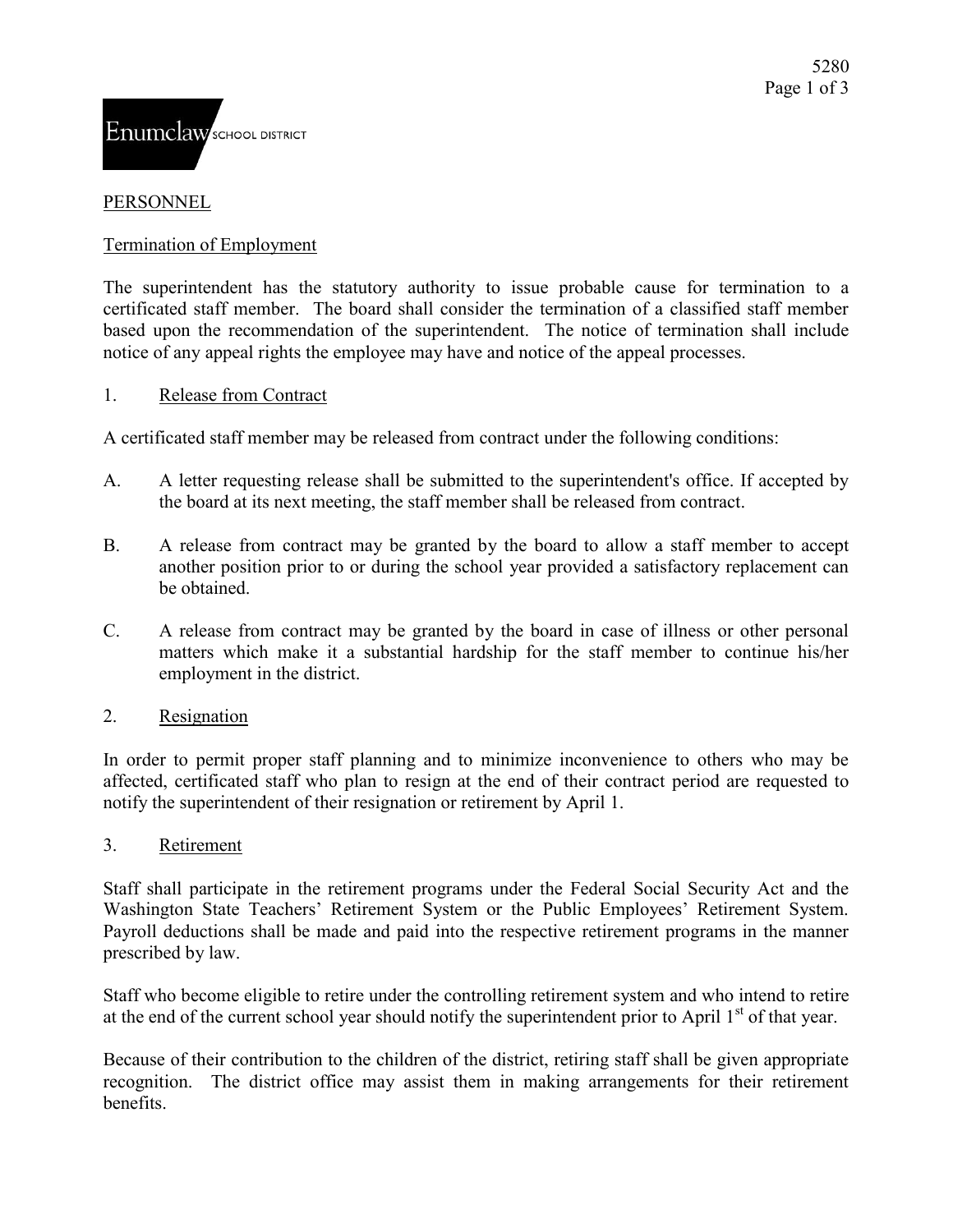# 4. Probation, Non-renewal or Termination

The employment contracts of individual certificated staff may be non-renewed at the end of the staff member's contract period by action of the superintendent and in compliance with the law. The superintendent, or his/her designee, shall establish procedures to assist those certificated staff whose performance, through the evaluation process, does not meet minimum requirements.

Beginning with the 2015-16 school year, evaluation results for certificated classroom teachers, certificated principals and assistant principals must be used as one of multiple factors in making human resource and personnel decisions. Human resource decisions include but are not limited to: employee assignment, including the consideration of an agreement to an assignment by an appropriate teacher, principal and superintendent and reduction in force. The district will not be limited in its ability to collectively bargain how the multiple factors will be used in making human resource and personnel decisions, but the evaluation results must be a factor.

The failure of any evaluator to evaluate or supervise or cause the evaluation or supervision of certificated classroom teachers, certificated support personnel or administrators in accordance with the revised evaluation system, when it is his or her specific duty to do so, will be sufficient cause for the non-renewal of any such evaluator's contract under RCW 28A.405.210 or the discharge of such evaluator under RCW 28A.405.300.

Classified staff are granted provisional status during the first 60 days of employment. During that period of time, they are subject to termination without advance notice. Upon satisfactory completion of 60 days of consecutive service, a staff member may be granted regular status. Regular status classified staff are employed on a month-to-month basis and shall be provided at least two weeks notice before termination. Such staff member shall be entitled to an informal pretermination meeting with the superintendent prior to any action taken by the board of directors.

# 5. Program and Staff Reductions

Program and staff reductions may be required as a direct result of enrollment decline, failure of a special levy election or other events resulting in a significant reduction in revenue; or termination or reduction of funding of categorically-funded projects. The board shall, after a review of such indicators as test results, community surveys, informal and formal statements of support and/or opinion, and the district's statement of philosophy, identify those educational programs and services which shall be reduced, modified or eliminated.

The superintendent shall develop procedures to implement this policy except that any staff agreement in effect shall supersede this policy.

| <b>Cross References:</b> | <b>Board Policy</b><br>5006<br>5240 | <b>Staff Conduct</b><br>Evaluation of Staff                                                                                        |
|--------------------------|-------------------------------------|------------------------------------------------------------------------------------------------------------------------------------|
| Legal Reference:         | RCW 28A.400.300                     | Hiring and Discharging Employees—Leaves for<br>Employees-Seniority and leave benefits,<br>Retention upon transfers between schools |